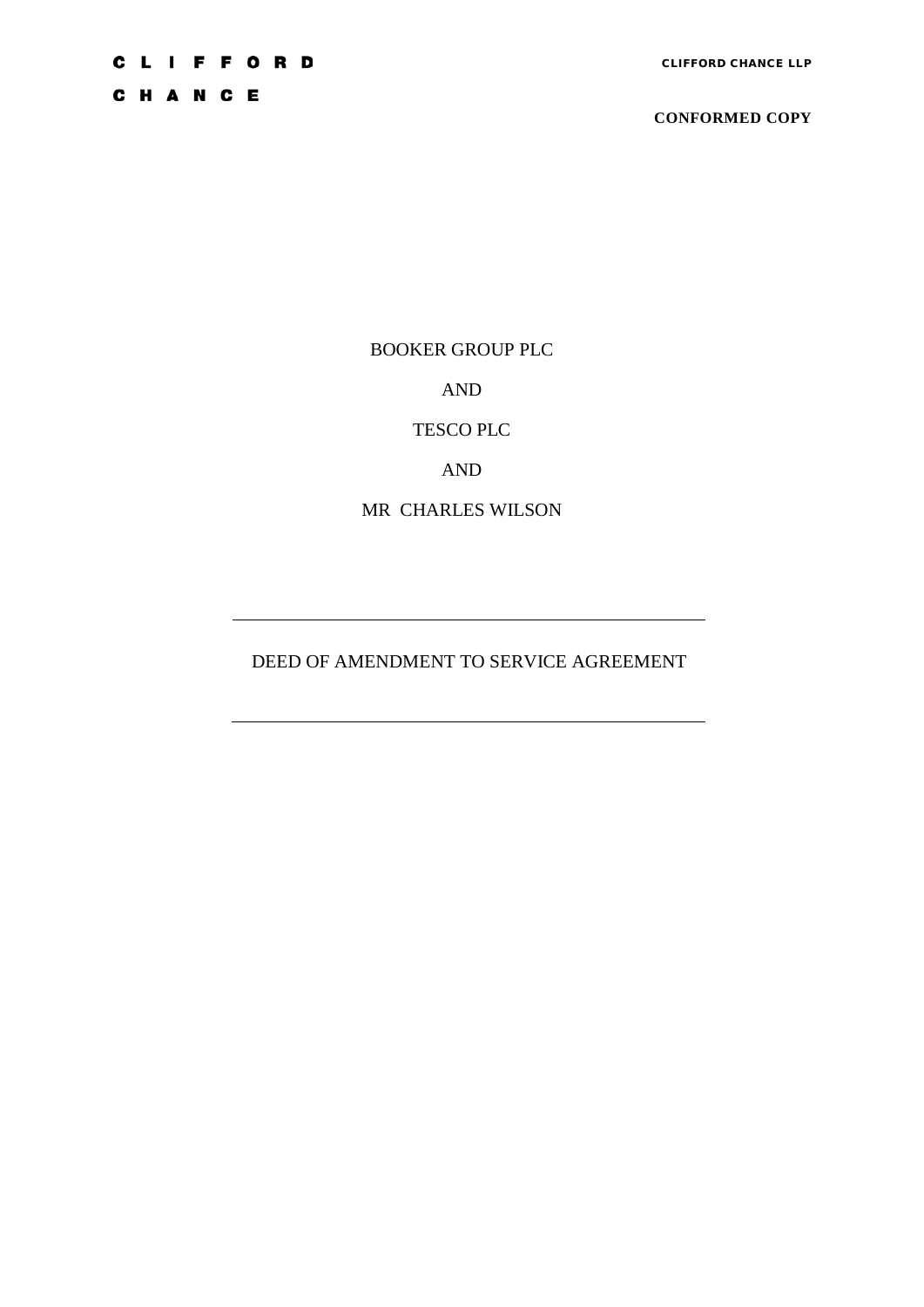## **THIS DEED** is made on 27 January 2017

# **BETWEEN:**

- (1) Booker Group Plc (registered number 05145685) whose registered office is at Equity House, Irthlingborough Road, Wellingborough, Northants NN8 1LT ("**Booker**");
- (2) **TESCO PLC**, a public limited company incorporated in England and Wales with its registered address at Tesco House, Shire Park, Kestrel Way, Welwyn Garden City AL7 1GA and company number 00445790 ("**Tesco**"); and
- (3) Mr Charles Wilson whose address is Equity House, Irthlingborough Road, Wellingborough, Northants NN8 1LT (the "**Executive**"),

each a "**Party**" and together the "**Parties**".

## **INTRODUCTION:**

(A) Tesco intends to announce on or around 30 January 2017 a recommended merger with Booker. Tesco, Booker and the Executive wish to record an amendment to the Executive's Service Agreement with Booker in order to waive the Executive's right to rely on certain change of control provisions contained within his Service Agreement with Booker following the Effective Date.

## **THIS DEED WITNESSES AS FOLLOWS:**

# 1. **CHANGE OF CONTROL PROVISION WAIVER**

- 1.1 In the event that Booker is subject to a change of control as a result of the proposed Merger, the Executive confirms and agrees that he shall not be permitted to rely on or invoke the Change of Control Clause.
- 1.2 For the avoidance of doubt, the Executive acknowledges that in the event of his resignation following the Merger, he shall not be entitled to receive payment in accordance with the Change of Control Clause and nor shall he be entitled to give short notice in accordance with that clause. The Executive agrees that in the event of his resignation following the Merger, clause 17.2 of his Service Agreement shall apply.
- 1.3 In the event that Booker is subject to a change of control as a result of the transfer of Booker within the Tesco Group following the Effective Date (the "**Intra-Group Transfer**"), the Executive confirms and agrees that he shall not be permitted to rely on or invoke the Change of Control Clause.
- 1.4 For the avoidance of doubt, the Executive acknowledges that in the event of his resignation following an Intra-Group Transfer, he shall not be entitled to receive payment in accordance with the Change of Control Clause and nor shall he be entitled to give short notice in accordance with that clause. The Executive agrees that in the event of his resignation following an Intra-Group Transfer, clause 17.2 of his Service Agreement shall apply.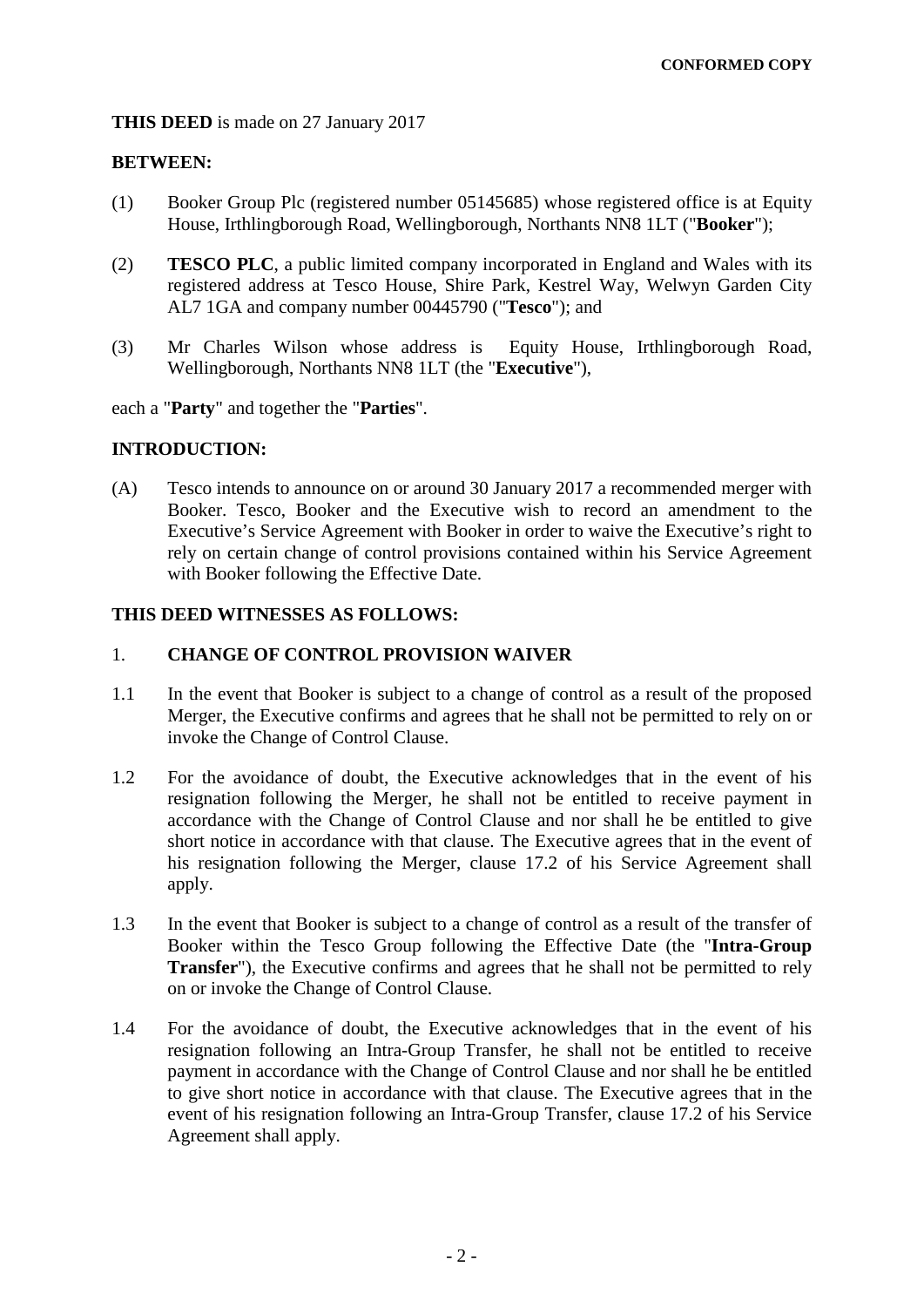1.5 This Deed shall not affect the validity and enforceability of the rest of the Service Agreement.

# 2. **THIRD PARTY RIGHTS**

2.1 No term of this Deed is enforceable under the Contracts (Rights of Third Parties) Act 1999 by a person who is not a Party to this Deed.

# 3. **GOVERNING LAW AND JURISDICTION**

- 3.1 This Deed and any non-contractual obligations arising out of or in connection with this Deed shall be governed by, and interpreted in accordance with, English Law.
- 3.2 The parties to this Deed submit to the exclusive jurisdiction of the English courts.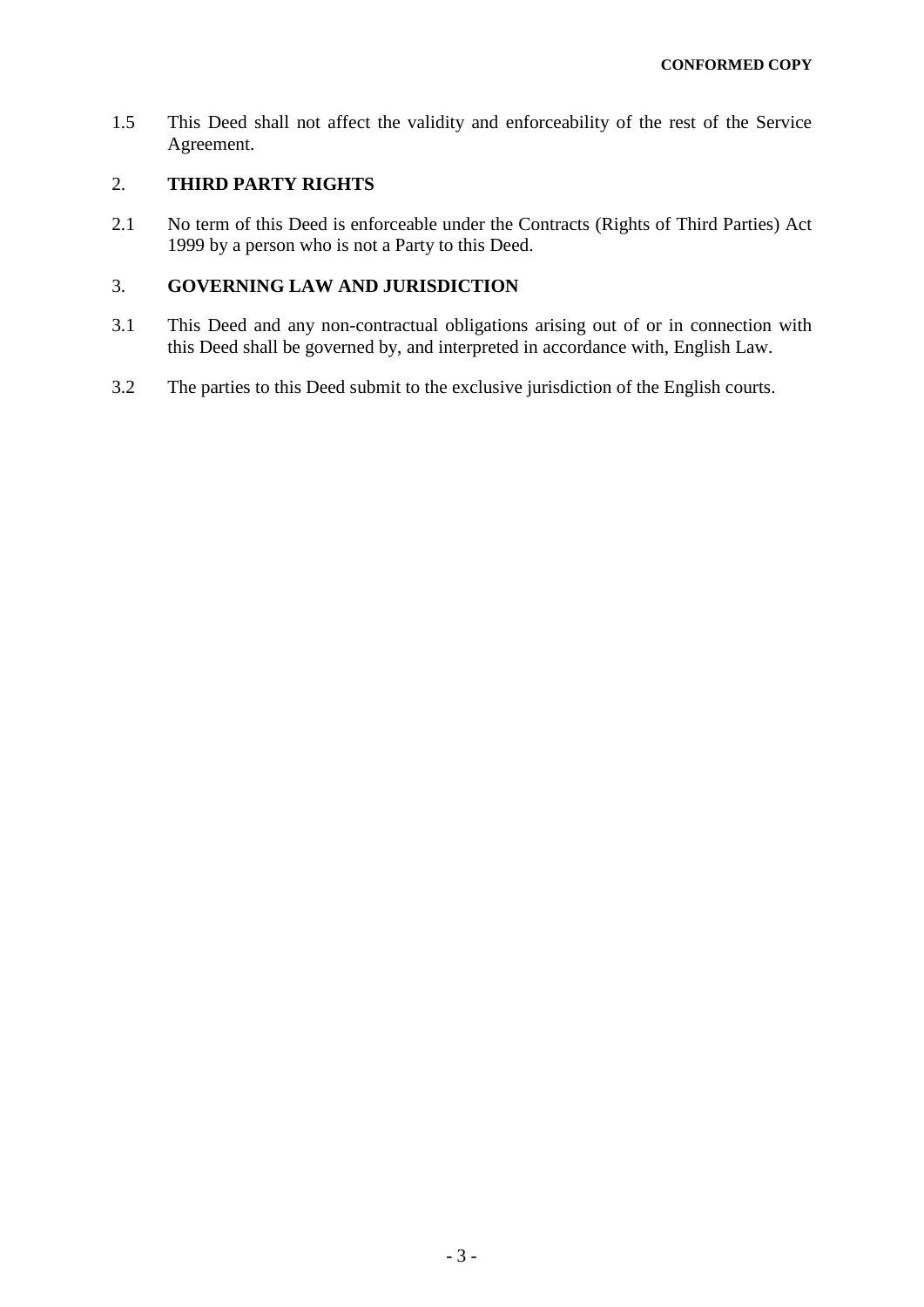**IN WITNESS WHEREOF** this Deed has been duly executed as a deed by the parties and is intended to be and is hereby delivered on the date stated at the beginning of this Deed.

**EXECUTED** and **DELIVERED** as a **DEED** by **BOOKER GROUP PLC** acting by GUY FARRANT /S/ Guy Farrant a director in the presence of:

Witness signature: /S/ Kieran Stevens

Name: Kieran Stevens

Address:

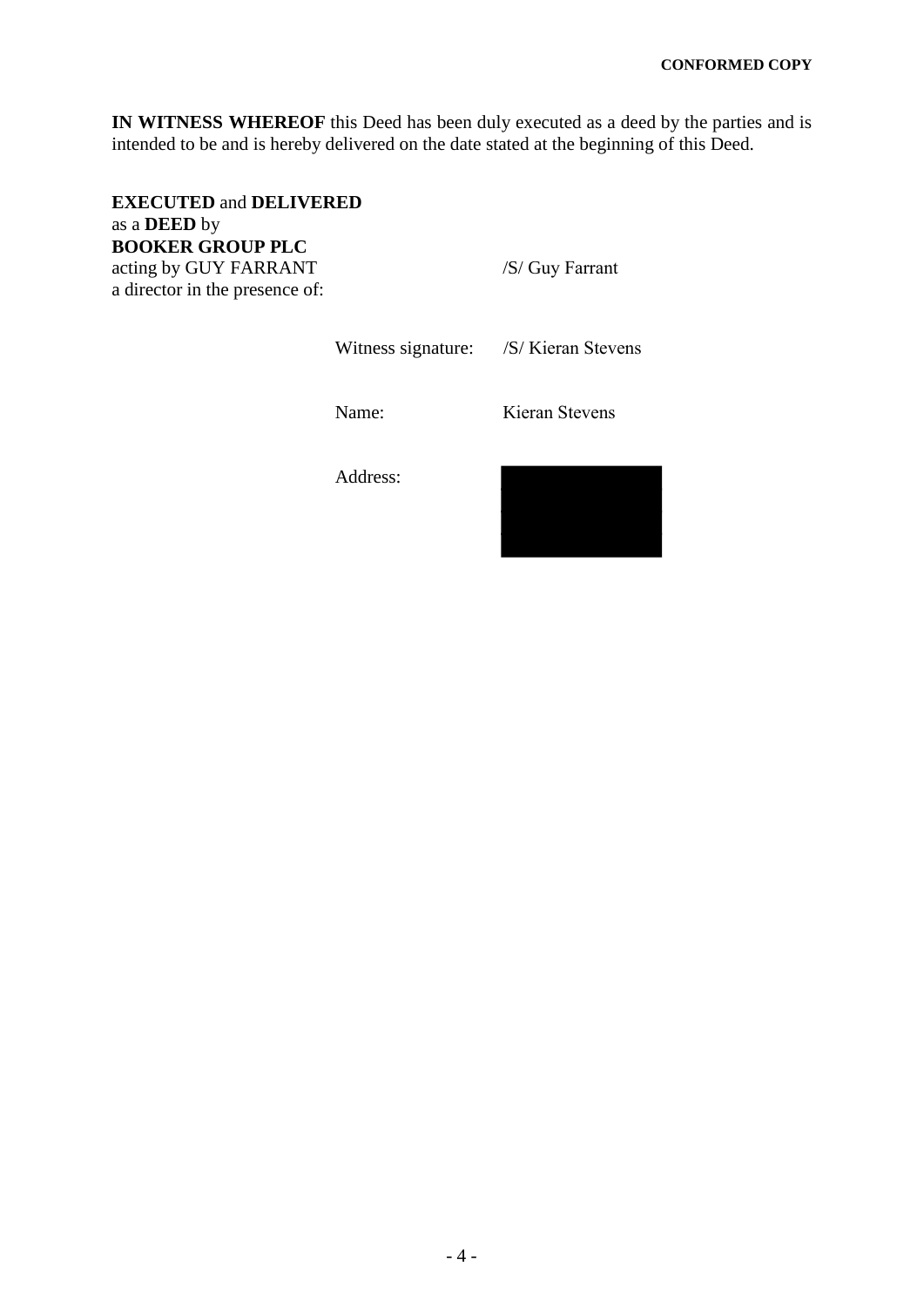# **EXECUTED** and **DELIVERED** as a **DEED** by **TESCO PLC** acting by ALAN STEWART /S/ Alan Stewart a director in the presence of:

Witness signature: /s/ Michael Jadeja

Name: Michael Jadeja

Address:

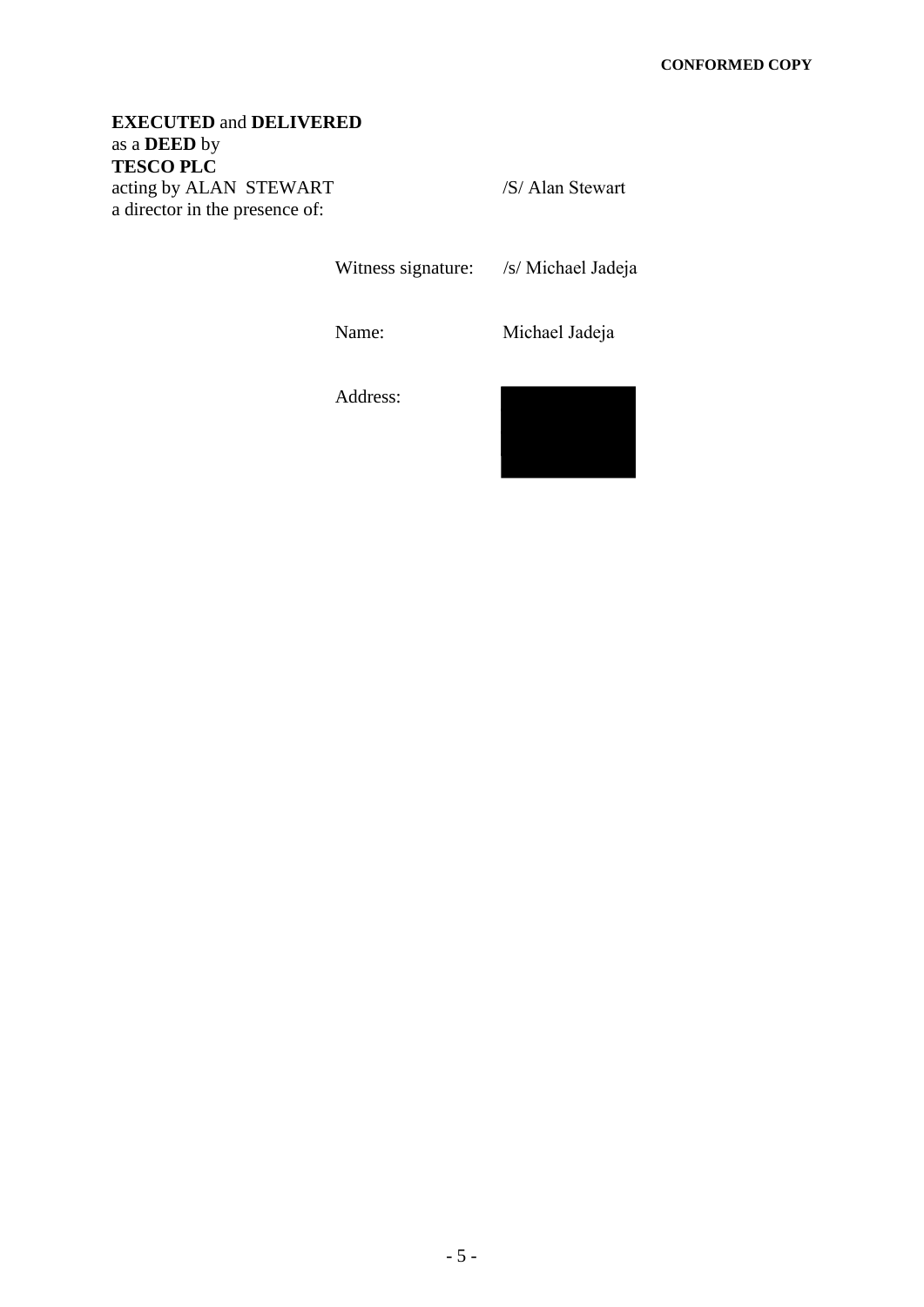# **EXECUTED** and **DELIVERED** as a **DEED** by **MR CHARLES WILSON** /S/ Charles Wilson in the presence of:

Witness signature: /S/ Kieran Stevens

Name: Kieran Stevens

Address:

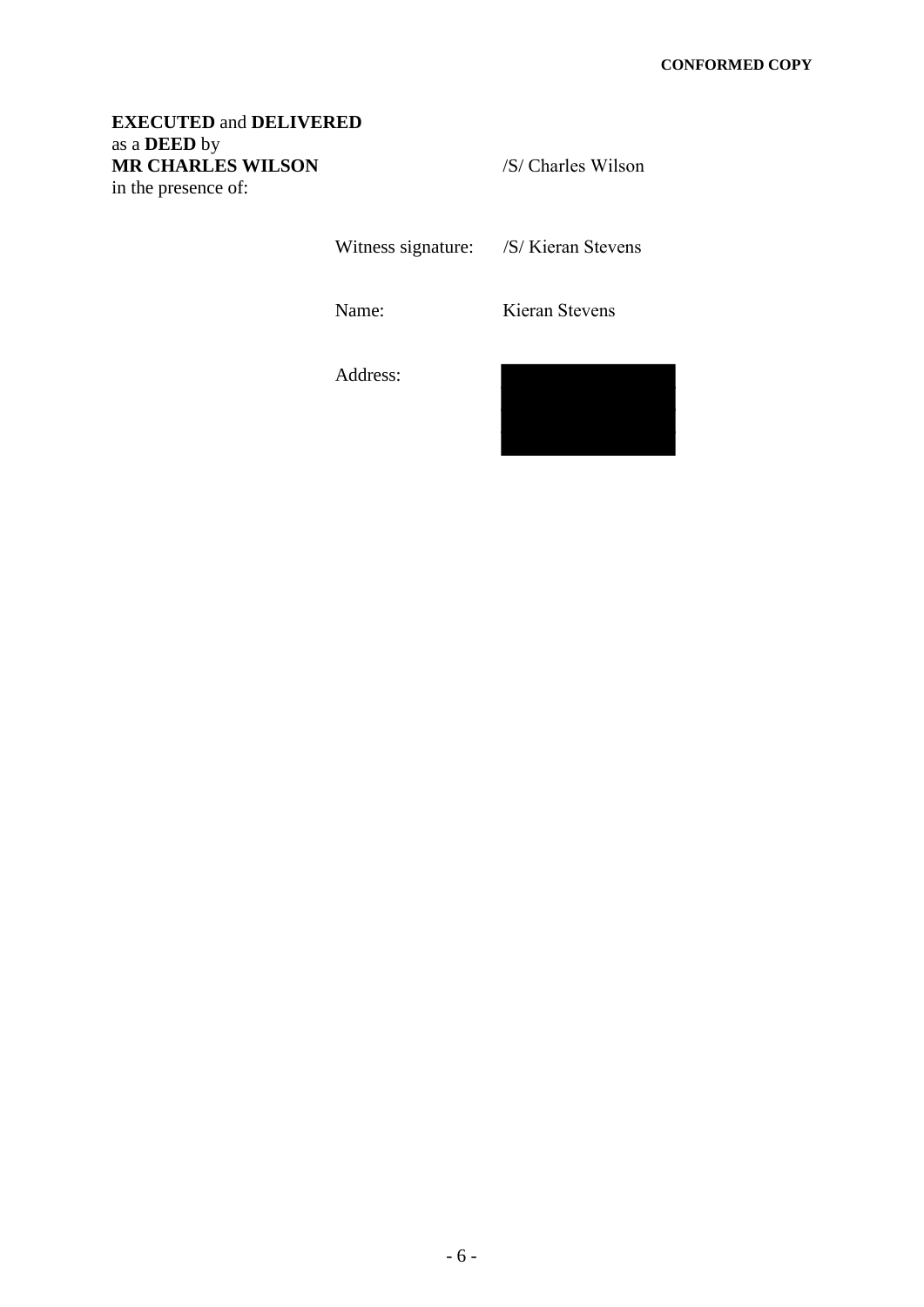#### **SCHEDULE 1 DEFINITIONS AND INTERPRETATION**

<span id="page-6-0"></span>1. Definitions. In this Deed, the following words and expressions shall have the following meanings:

Act means the Companies Act 2006, as amended from time to time;

**Booker Shareholders** means the registered holders of Booker Shares from time to time;

*Booker Shares* means the ordinary shares of one pence each in the capital of Booker from time to time;

*Change of Control Clause* means clause 20 (including all sub-clauses) of the Service Agreement as set out in Schedule 2 of this Deed; and

*Court* means the High Court of Justice of England and Wales:

*Effective Date* means the date upon which either:

- (a) the Scheme becomes effective in accordance with its terms; or
- (b) if Tesco elects to implement the Merger by way of an Offer, the date on which the Offer becomes or is declared unconditional in all respects;

*Merger* means the direct or indirect merger of the entire issued and to be issued share capital of Booker and Tesco (other than Booker Shares already held by Tesco, if any) to be implemented by way of the Scheme or (should Tesco so elect, subject to the consent of the Panel) by way of the Offer;

*Offer* means if (subject to the consent of the Panel) Tesco elects to effect the Merger by way of a Takeover Offer, the offer to be made by or on behalf of Tesco to acquire the issued and to be issued ordinary share capital of Booker on the terms and subject to the conditions to be set out in the related offer document;

Panel means the UK Panel on Takeovers and Mergers;

*Scheme* means the scheme of arrangement proposed to be made under Part 26 of the Act between Booker and the Booker Shareholders on Booker's register of members as at the record date to be set out in the Scheme document, with or subject to any modification, addition or condition approved or imposed by the Court and agreed to by Booker and Tesco;

*Service Agreement* means the service agreement between Booker and the Executive dated 9 May 2007; and

*Tesco Group* means Tesco, its subsidiaries and its subsidiary undertakings from time to time and *member of the Tesco Group* shall be construed accordingly;

- 2. Interpretation. In this Deed, unless the context otherwise requires:
	- 2.1.1 references to a person include any individual, firm, body corporate (wherever incorporated), government, state or agency of a state or any joint venture, association, partnership, works council or employee representative body (whether or not having separate legal personality);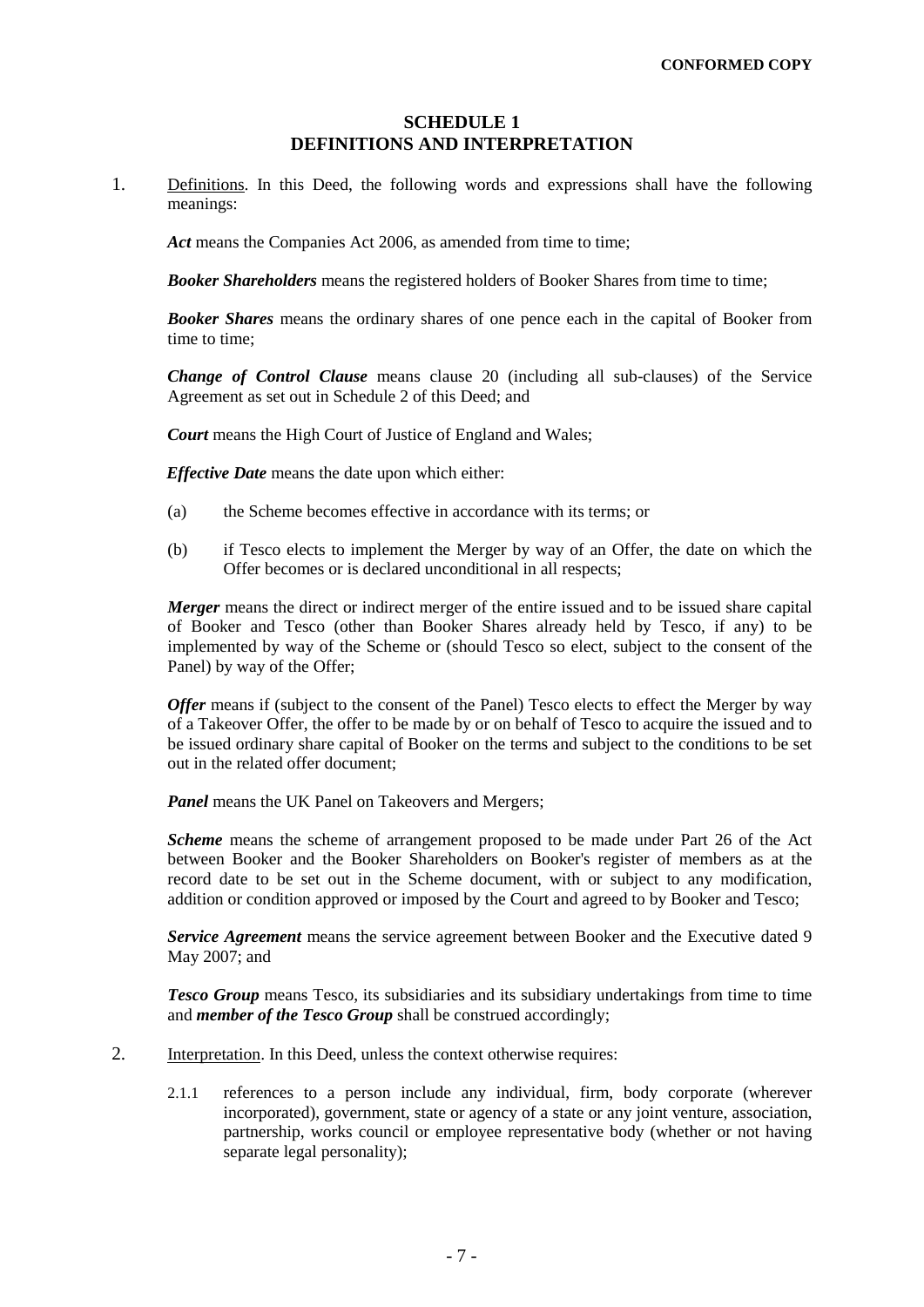- 2.1.2 headings do not affect the interpretation of this Deed; the singular shall include the plural and vice versa; and references to one gender include all genders;
- 2.1.3 references to any English legal term or concept shall, in respect of any jurisdiction other than England, be construed as references to the term or concept which most nearly corresponds to it in that jurisdiction;
- 2.1.4 references to sterling or pounds sterling or  $\pounds$  are references to the lawful currency from time to time of England; and
- 2.1.5 any phrase introduced by the terms including, include, in particular or any similar expression shall be construed as illustrative and shall not limit the sense of the words preceding those terms.
- 3. Enactments. Except as otherwise expressly provided in this Deed, any express reference to an enactment (which includes any legislation in any jurisdiction) includes references to (i) that enactment as amended, consolidated or re-enacted by or under any other enactment before or after the date of this Deed; (ii) any enactment which that enactment re-enacts (with or without modification); and (iii) any subordinate legislation (including regulations) made (before or after the date of this deed) under that enactment, as amended, consolidated or re-enacted as described in (i) or (ii) above.
- 4. Schedule. This [Schedule 1](#page-6-0) is a schedule to this Deed and forms part of this Deed.
- 5. Inconsistencies. Where there is any inconsistency between the definitions set out in this Schedule and the definitions set out in any clause or any other Schedule, then, for the purposes of construing such clause or Schedule, the definitions set out in such clause or Schedule shall prevail.